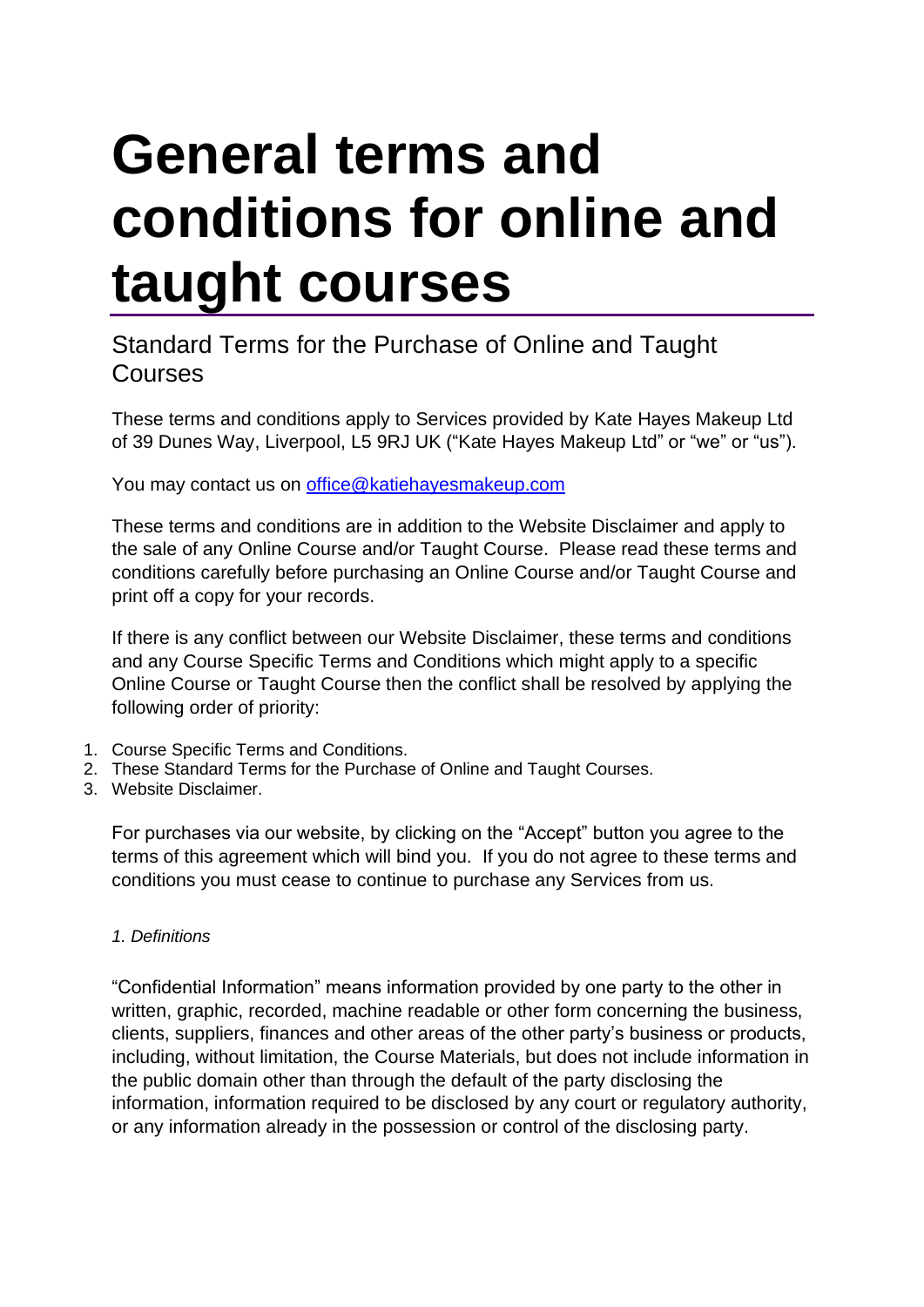"Course Materials" means the information provided by Kate Hayes Makeup Ltd to accompany a course provided as part of the Services in hard copy or electronic form.

"Fees" means the fees paid by you to Kate Hayes Makeup Ltd for the Services.

"Intellectual Property Rights" means copyright, rights in or relating to databases, patent rights, performers' rights, designs and registered designs, trademarks, rights in or relating to Confidential Information and other intellectual property rights (registered or unregistered) throughout the world.

"Online Course" means the delivery by us of an online course pursuant to which you learn course materials remotely.

"Services" means the provision of the Online Course and/or the Taught Course and/or the Course Materials together with such other services as agreed from time to time and purchased by you through the Website.

"Taught Course" means a course taught by us in a classroom setting to which you attend in person.

"Website" means [www.katiehayesmakeup.com](http://www.katiehayesmakeup.com  ) and [www.khmonlinecourses.co.uk](http://www.khmonlinecourses.co.uk/)

"you" means the individual purchasing the Services.

#### *2. The Services*

2.1. A description of the Services together with the dates on which the Services will begin are available on our Website. We will provide the Services with reasonable care and skill in accordance with the description set out on the Website.

2.2. We reserve the right to vary or withdraw any of the Services described on the Website without notice.

2.3 We expect you to confirm that the Services you are purchasing will meet your needs. We do not make any guarantee to you that you will obtain a particular result, professional qualification or employment opportunity from your purchase and completion of any of the Services.

#### *3. Ordering Services*

3.1. In order to purchase any of the Services on-line you must register for an account with us via the Website. If you already have an account with us, you can log into your account using your username and password.

3.2. When you place an order for a Service via the Website you are offering to purchase the Services on these terms and conditions. Kate Hayes Makeup Ltd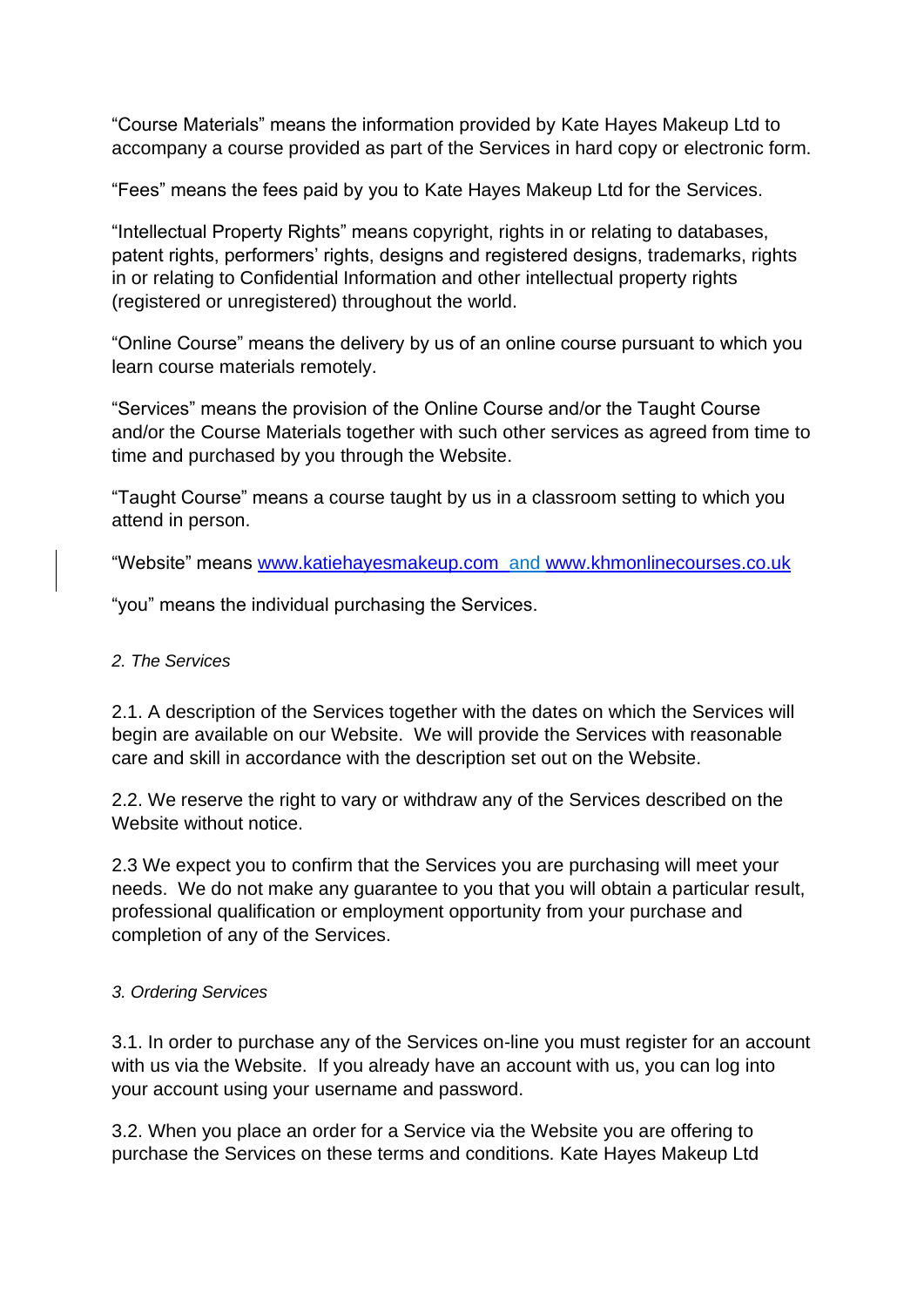reserves the right to cancel or decline your order or any part of your order at any time until it has been confirmed in accordance with clause 3.4 below.

3.3. Following receipt by us of your order for Services via the Website we will contact you confirming receipt of your order.

3.4. A legally binding agreement between us and you shall come into existence when we have :

(a) accepted your offer to purchase Services from us by sending you an email confirming the purchase; and

(b) received payment of the relevant Fees from you in accordance with clause 5 below.

3.5. Where your order consists of multiple Online Courses or multiple Taught Courses, each individual course will be treated by us as a separate offer to purchase. Acceptance of your offer to buy one or more courses will not be acceptance by us of your offer to purchase any other courses which make up your order.

3.6. Kate Hayes Makeup Ltd does not and is not responsible for booking any examination with any professional body or examination board. It is your responsibility to ensure that you book prior to the relevant closing date any exam necessary that you wish to take and which may or may not be associated with the subject matter of the Services provided to you by Kate Hayes Makeup Ltd.

# *4. Cancellation and Variation*

4.1. Subject to clause 4.2 below, where we have accepted / confirmed the Services being purchased by you and formed a legally binding agreement with you in accordance with clause 3.5 above, then you are permitted within 14 working days starting on the day after the date we have concluded our agreement in accordance with clause 3.4, to cancel your purchase of the Services.

4.2. If you have purchased an Online Course and have already accessed, downloaded all or part of the Online Course and/or started to use that Online Course then you shall have no right to cancel your order.

4.3. Notwithstanding clause 4.1 there is no other right to cancel or vary your purchase of Services and any other cancellation and / or variation of course dates will be at the entire discretion of Kate Hayes Makeup Ltd.

#### *5. Fees*

5.1. The Fees for the Services are subject to change and shall be as set out on the Website at the time you placed an order for them. Unless otherwise stated the fees at the point of ordering are the fee's required to be paid by you.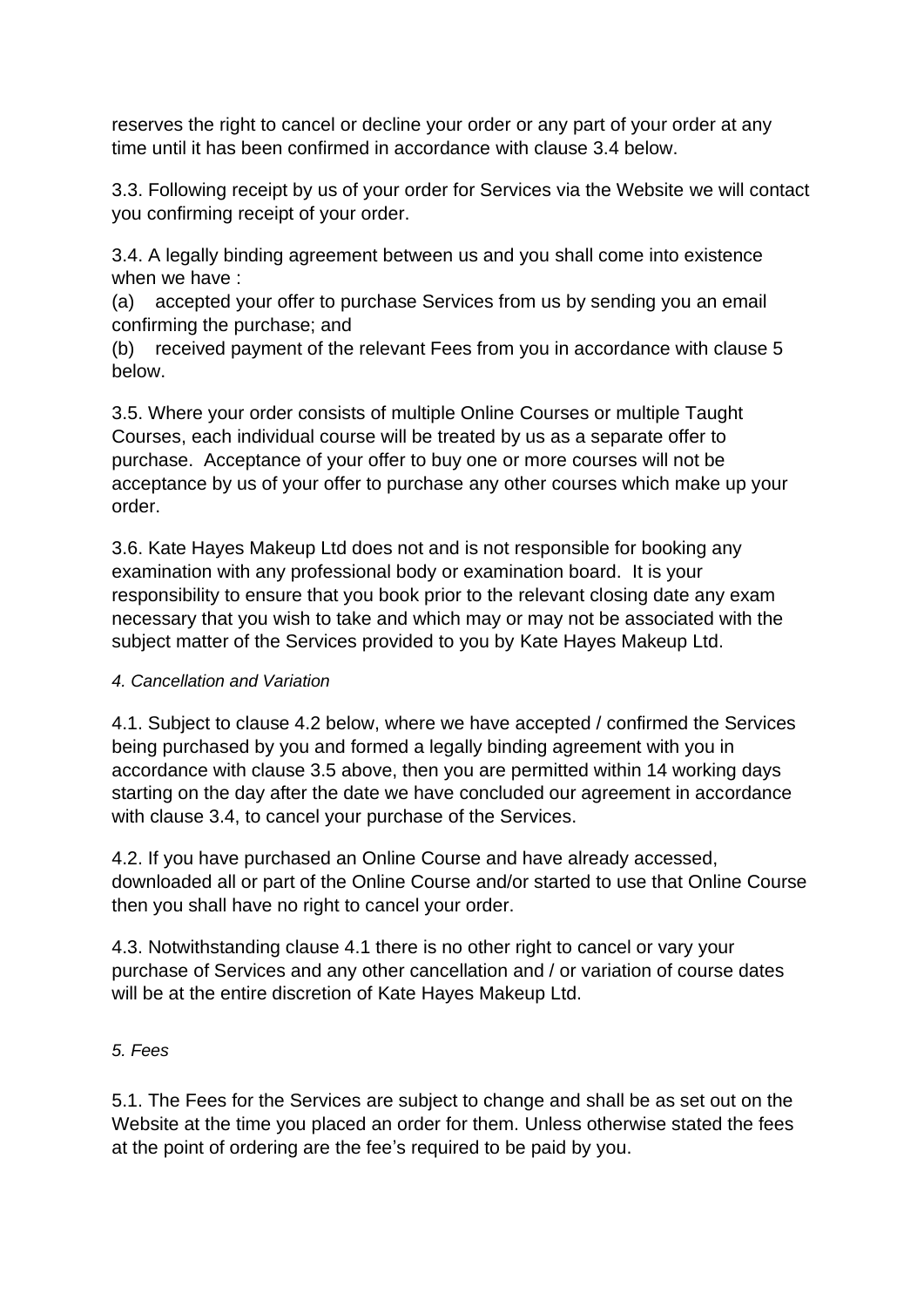5.2. Unless otherwise specified at the time you purchase the Services the Fees are exclusive of VAT or other local taxes, the cost of some Course Materials and any delivery costs payable in respect of the delivery of Course Material to you. Each of these costs will be set out in the Website prior to your purchase the Services.

5.3. Save where specifically stated otherwise on the Website, all Fees shall be exclusive of any amounts payable to any professional body for registration and examination entry. These are payable by you directly to the relevant professional body or examination board and we accept no responsibility or liability for your failure to book your exam with the relevant professional body or examination.

5.4. Fees for the Service selected by you on the Website shall be debited from your credit / debit card at the time of purchase. Fees must be paid in full prior to you attending any Taught Course or accessing any Online Course.

5.5. Any fees charged by your debit or credit card provider in connection with your purchase of Services are for your own account and Kate Hayes Makeup Ltd shall not be responsible for these.

5.6. You shall be responsible for all costs you incur in connection with your attendance at any Taught Courses or your access onto any Online Course.

## *6. Liability*

6.1. No part of the provision of the Services shall be deemed to be, nor is it intended to be, nor should it be taken to be, the provision of investment advice.

6.2. Although Kate Hayes Makeup Ltd aims to provide the Services to the highest standards of the industry, neither it, nor its trainers accept any liability for (i) any inaccuracy or misleading information provided in the programmes or Course Materials and any reliance by Client on any such information, (ii) any loss or corruption of data, (iii) any loss of profit, revenue or goodwill, or (iv) any indirect, special or consequential loss arising from any breach of the terms of this Agreement.

6.3. Except to the extent that they are expressly set out in these terms and conditions, no conditions, warranties or other terms shall apply to the Services. Subject to clause 6.5 no implied conditions, warranties or other terms apply (including any implied terms as to satisfactory quality, fitness for purpose or conformance with description).

6.4. Subject to clause 6.5 below, Kate Hayes Makeup Ltd's total liability arising from or in connection with these terms and conditions and in relation to anything which we may have done or not done in connection with these terms and conditions and the delivery of the Service (and whether the liability arises because of breach of contract, negligence or for any other reason) shall be limited to the Fees received by us in connection with the relevant Online Course or Taught Course in relation to which a dispute has arisen.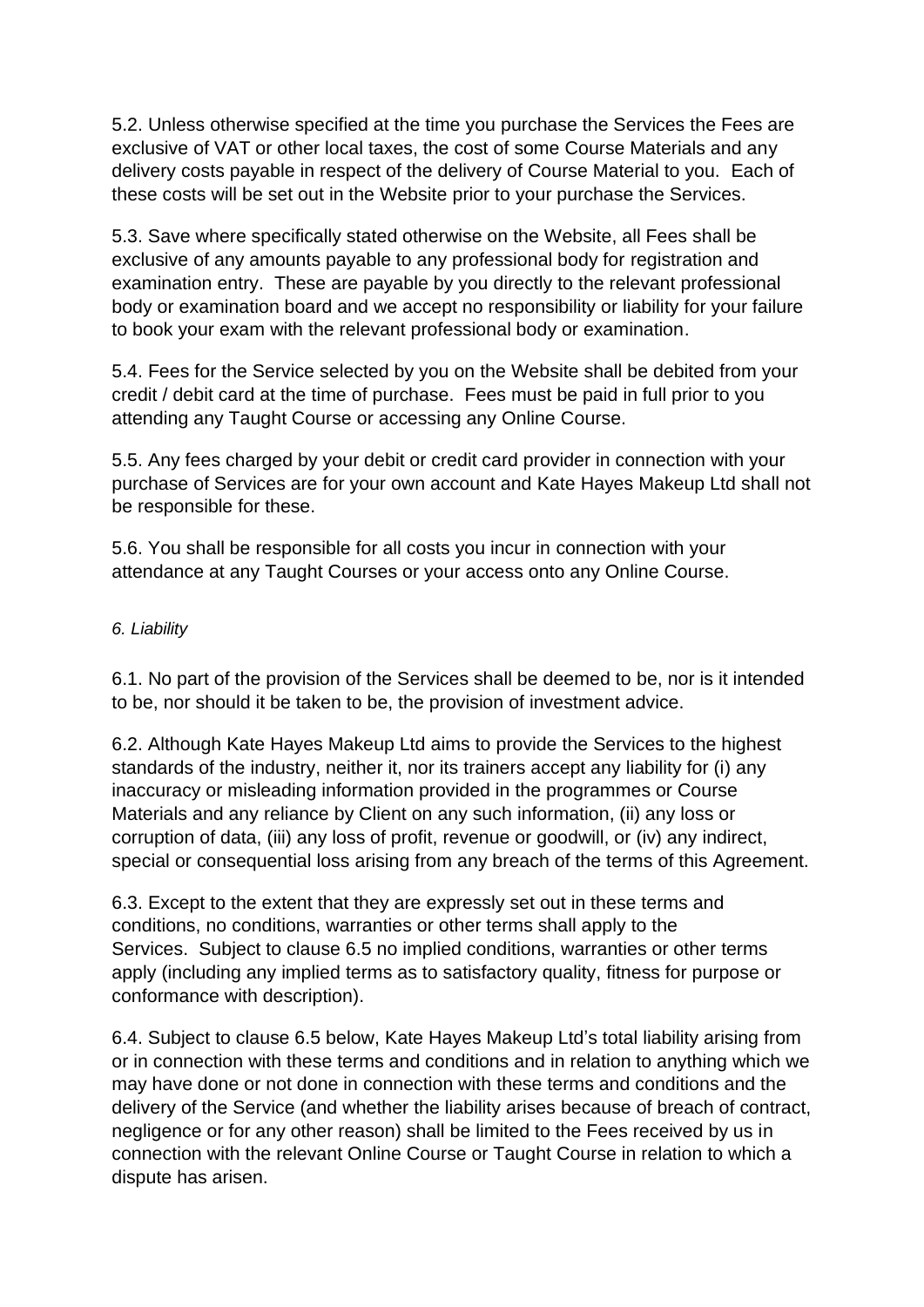6.5. Nothing in this Agreement shall exclude or limit Kate Hayes Makeup Ltd's liability for (i) death or personal injury caused by negligence, (ii) fraudulent misrepresentation or (iii) any other matter which under English law may not be limited or excluded.

6.6. No claim may be brought more than six months after the last date on which the Services concerned have finished or ceased to be provided by us.

## *7. Intellectual Property*

7.1. All Intellectual Property Rights in the Course Materials, Online Courses and the speeches made by trainers at the Taught Courses are, and remain, the intellectual property of Kate Hayes Makeup Ltd or its licensors, whether adapted, written for or customised for the Client or not.

7.2. You are not authorised to: -

(i) copy, modify, reproduce, re-publish, sub-licence, sell, upload, broadcast, post, transmit or distribute any of the Course Materials without prior written permission;

(ii) record on video or audio tape, relay by videophone or other means the Online Course or Taught Course given

(iii) use the Course Materials in the provision of any other course or training whether given by us or any third party trainer;

(iv) remove any copyright or other notice of Kate Hayes Makeup Ltd on the Course Materials;

(v) modify, adapt, merge, translate, disassemble, decompile, reverse engineer (save to the extent permitted by law) any software forming part of the Online Courses.

Breach by you of this clause 7.2 shall allow us to immediately terminate these terms and conditions with you and cease to provide you with any Services, including but not limited to access to the Online Courses.

7.3. In consideration of the Fees paid by you, we grant to you a limited, nontransferable, non-exclusive licence to use the Course Materials and the software in respect of the Online Course for the sole purpose of completing the Online Course and / or attending the Taught Course.

#### *8. Confidentiality*

8.1. Each party shall keep the other party's Confidential Information strictly confidential and not use it otherwise than for the purposes of these terms and conditions and shall return it on demand and not retain copies of it.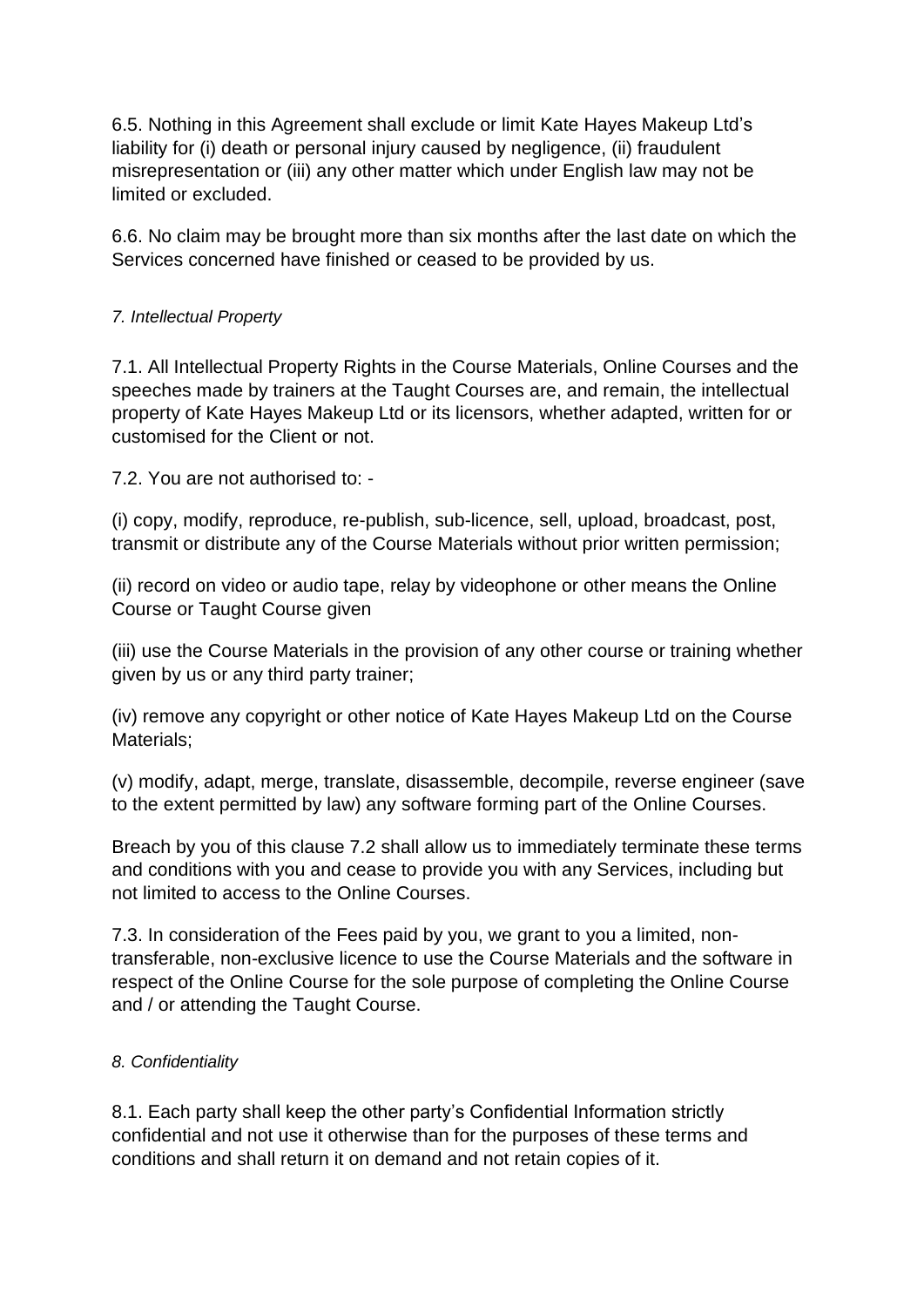8.2. Either party may disclose Confidential Information to its legal and other advisors for the purposes of obtaining advice from them.

8.3. This clause shall continue notwithstanding termination of these terms and conditions.

#### *9. Termination*

9.1. We shall be entitled to terminate these terms and conditions and cease to provide you with any Services with immediate effect in the event that you:

- a. fail to pay when due your Fees.
- b. act in an aggressive, bullying, offensive, threatening or harassing manner towards any employee of Kate Hayes Makeup Ltd, any teacher or lecturer who provides the Taught Courses or any student who attends any Taught Course.
- c. cheat or plagiarise any work which you are required to prepare or submit in connection with the Services or during any examination taken in connection with the Services.
- d. steal or act in fraudulent or deceitful manner towards us or our employees or any other students who may be on our premises or attending our Taught Courses.
- e. intentionally or recklessly damage our property or the property of our employees or other students attending our premises.
- f. are intoxicated through alcohol or illegal drugs while on our premises.
- g. commit any criminal offence committed on our premises or where the victim is our employee or student.
- h. are in breach of these terms and conditions.

9.2. On termination clause 6 (liability), 7 (intellectual property rights), 8 (confidentiality) and 10 (restrictions) shall continue notwithstanding such termination.

#### *10. Assignment*

Any Services provided by us under these terms and conditions are personal to you and cannot be transferred or assigned to any other person.

We shall be entitled to assign these terms and conditions to any other company without prior notice to you.

#### *11. Entire Agreement*

These terms and conditions, together with the Website Disclaimer and Course Specific Terms and Conditions are the entire agreement between the parties and supersede any prior agreements and arrangements, whether written or oral. You confirm that you have not relied on any representations in entering into these and any other terms and conditions with us. Nothing in this clause or terms and conditions shall limit liability for any fraudulent misrepresentation.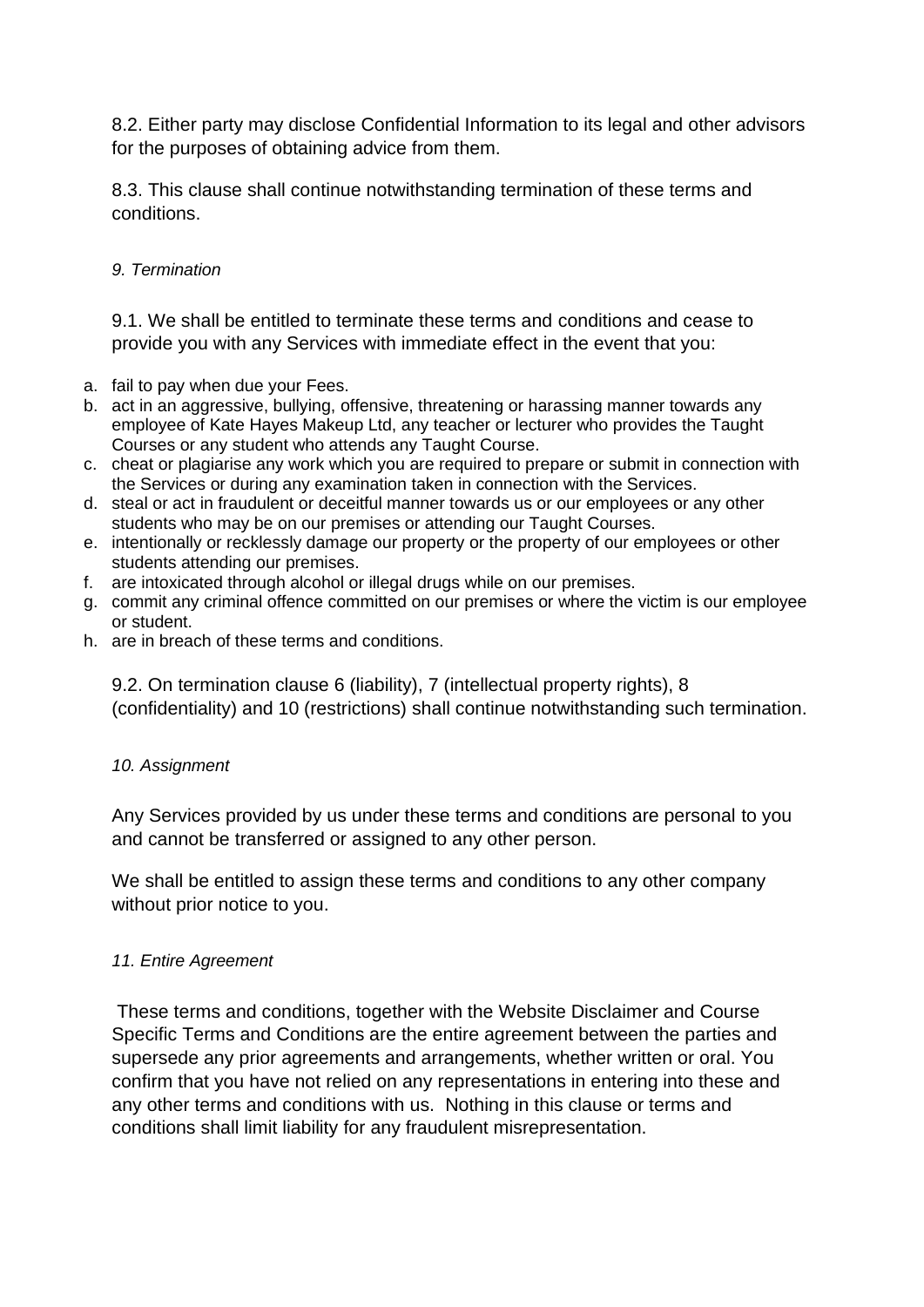#### *12. Force Majeure*

Kate Hayes Makeup Ltd shall not be liable to you for any breach of its obligations or termination under these terms and conditions arising from causes beyond its reasonable control, including, but not limited to, fires, floods, earthquakes, volcanoes and other Acts of God, terrorism, strikes, delay caused by transport disputes, failure to provide a course caused by a death in the trainer's family, illness of the trainer, Government edict or regulation.

#### *13. Assignment*

We may assign, transfer, sub-contract any of our rights or obligations to any third party at our discretion.

#### *14. Data Protection*

14.1 The nature of the Services provided by us means that we will obtain, use and disclose (together "Use") certain information about you ("Data"). This statement sets out the principles governing our Use of Data. By purchasing the Services, you agree to this Use.

14.2 When you register with us you will need to provide certain Data such as your contact details and demographic information. We will store this Data and use it to contact you, provide you with details of the Services you have purchased and otherwise as required during the normal provision of the course.

14.3 We may also use the above Data, and similar Data you provide us in response to surveys, to aggregate user profiles and, unless you click on the relevant button on the Registration Form, provide you with communications. We will not pass any personal data onto anyone outside of Kate Hayes Makeup Ltd.

14.3 To enable us to monitor and improve our Services, we gather certain aggregated information about you, including details of your operating system, browser version, domain name and IP address, the URL you came from and go to and the parts of the Website you visit.

14.4. We use information such as your User ID, session identifiers and password to enable us to identify whether you are using our services, assist with the provision of services and to ensure that you have access to relevant products. We will only read cookies from your cookie file placed there through your web browser's interaction with the Website.

14.5. Our products may link to third party websites and we are not responsible for their data policies or procedures or their content.